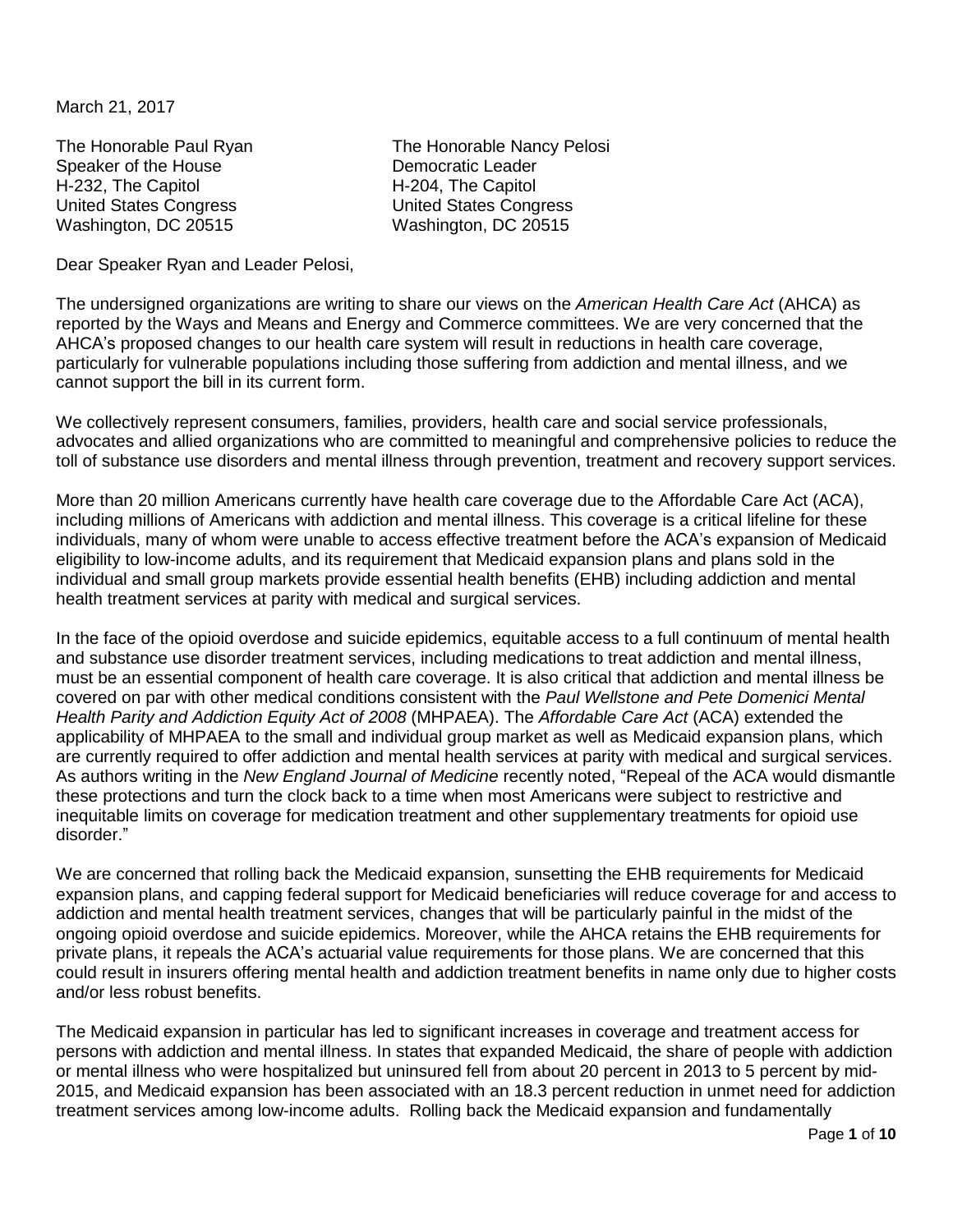changing Medicaid's financing structure to cap spending on health care services will certainly reduce access to evidence-based treatments and reverse much or all progress made on the opioid crisis last year. Moreover, the loss of Medicaid-covered mental and substance use disorder services for adults would result in more family disruption and out-of-home placements for children, significant trauma which has its own long-term health effects and a further burden on a child welfare system that is struggling to meet the current demand for foster home capacity.

The ACA's Medicaid expansion, EHB requirements for addiction and mental illness treatment coverage, and extension of parity protections to the individual and small group market have surely reduced the burden of the opioid misuse and overdose and suicide epidemics and saved lives. As you consider this legislation, we ask that you ensure addiction and mental health treatment benefits continue to be available to Americans enrolled in the individual, small and large group markets as well as Medicaid plans and that these benefits are compliant with the *Mental Health Parity and Addiction Equity Act*.

Finally, throughout this process, we implore you to keep in mind how your decisions will affect the millions of Americans suffering from addiction and mental illness who may lose their health care coverage entirely or see reductions in benefits that impede access to needed treatment.

Sincerely,

Acadia Healthcare Adcare Educational Institute Addiction Education Society Addiction Haven Addiction Resource Council Addiction Services Council Addiction Policy Forum Addiction Treatment Center of New England Addictions Connections Resource Advocates for Recovery Colorado Advocates, Inc. Alabama Society of Addiction Medicine Alano Club of Portland Alcohol & Addictions Resource Center Alcohol/Drug Council of North Carolina Alternatives Unlimited, Inc. Amesbury Psychological Center, Inc. American Correctional Association American Federation of State, County and Municipal, Employees (AFSCME) American Academy of Addiction Psychiatry American Academy of Pediatrics American Association for Marriage and Family Therapy American Association for the Treatment of Opioid Dependence (AATOD) American Association of Child & Adolescent Psychiatry American Association on Health and Disability American Dance Therapy Association American Foundation for Suicide Prevention American Medical Student Association American Nurses Association American Public Health Association American Psychiatric Association American Psychological Association American Society of Addiction Medicine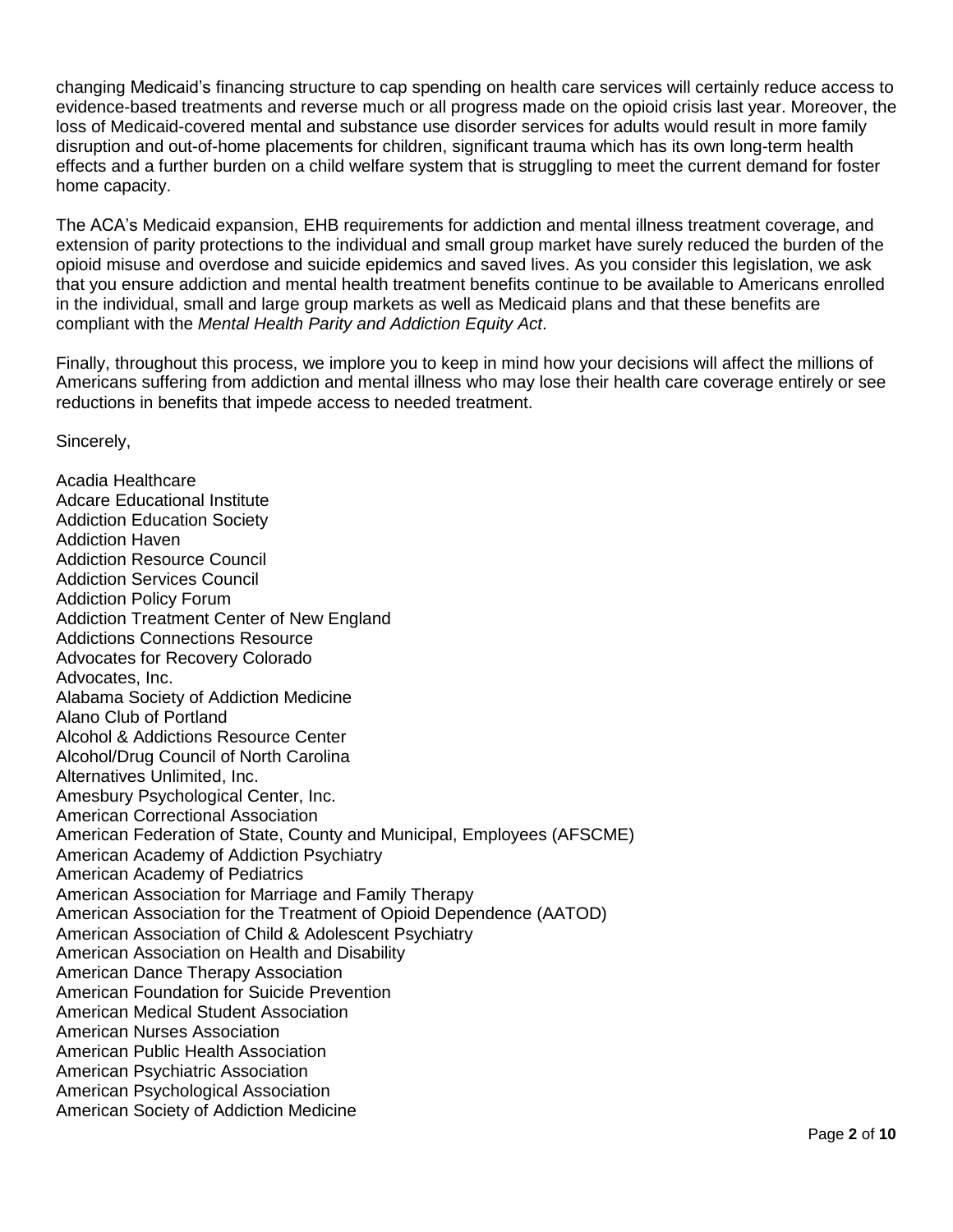A New PATH Anxiety and Depression Association of America Arc of South Norfolk, The Arise & Flourish Arizona's Children Association Arizona Council of Human Service Providers Arizona Society of Addiction Medicine Arkansas Society of Addiction Medicine Association for Ambulatory Behavioral Healthcare Association for Behavioral Healthcare of Massachusetts Association for Community Affiliated Plans Association for Community Human Service Agencies Association of Asian Pacific Community Health Organizations (AAPCHO ) Association of Flight Attendants – CWA, AFL -CIO Association of Persons Affected by Addiction (APAA) Association of Recovery Schools Association of Recovery Community Organizations Association of Women's Health, Obstetric and Neonatal Nurses A Stepping Stone to Success Atlantic Prevention Resources, Inc. Avanti Wellness **BAMSI** Bangor Area Recovery Network, Inc. Bay Cove Human Services Bay State Community Services, Inc. Bazelon Center for Mental Health Law Behavioral Health Network, Inc. Better Life in Recovery Bill Wilson Center Boston Alcohol and Substance Abuse Programs, Inc. Boston Healthcare for the Homeless Boston Public Health Commission BreakingTheCycles Bridge of Central Massachusetts, Inc., The **Bridgewell** Brien Center for Mental Health and Substance Abuse Services, The Brookline Community Mental Health Center Bullhook Community Health Center, Inc. Burke Recovery California Consortium of Addiction Programs & Professionals California Council of Community Behavioral Health Agencies California Society of Addiction Medicine Cambridge Health Alliance Camelot Care Centers, Inc. Cape Cod Healthcare Centers for Behavioral Health Capital Area Project Vox Casa Esperanza Casa Pacifica Centers for Children and Families Catholic Charities Family Counseling and Guidance Center Catholic Family Center Center for Human Development Center for Open Recovery Center for Recovery and Wellness Resources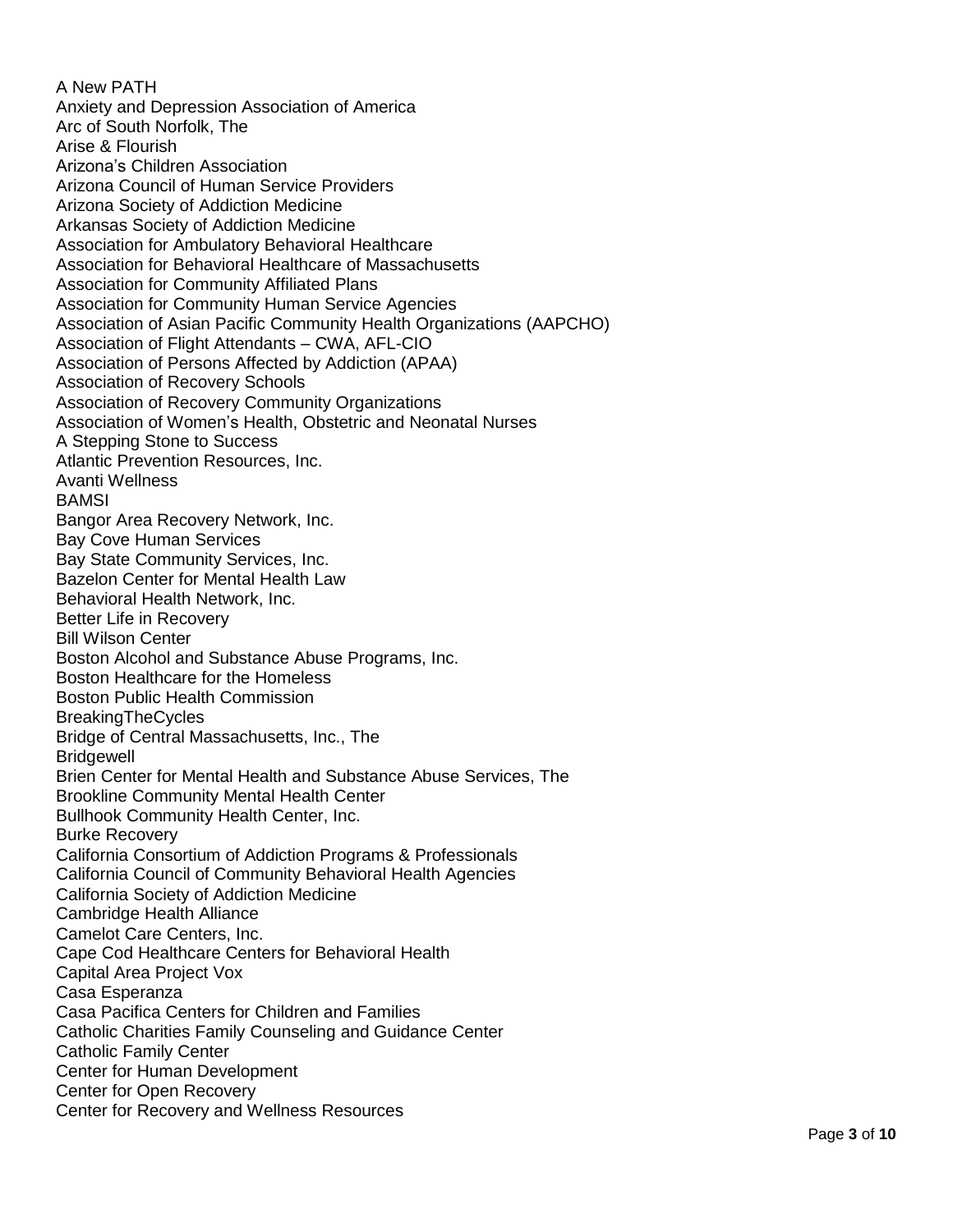Chautauqua Alcoholism and Substance Abuse Council Chicago Recovering Communities Coalition (CRCC) Child & Family Services, Inc. Child and Family Services of New Hampshire Children's Friend, Inc. Children's Home Society of Washington Children's Law Center Children's Services of Roxbury **CleanSlate** Clergy for a New Drug Policy Clinical and Support Options, Inc. Clinical Social Work Association Coalition of Addiction Students and Professionals Pursuing Advocacy (CASPPA) Colorado Society of Addiction Medicine Communities for Recovery Community Counseling of Bristol County, Inc. Community-Minded Enterprises Community Oriented Correctional Health Services (COCHS) Community Services Institute Community Solutions Community Substance Abuse Centers Connecticut Community for Addiction Recovery (CCAR) Connecticut Society of Addiction Medicine Counselors Obediently Preventing Substance Abuse (COPS) Cutchins Programs for Children and Families DarJune Recovery Support Services & Café Dash for Recovery Davis Direction Foundation - The Zone DC Fights Back DC Recovery Community Alliance Delphi Behavioral Health Group/MHD Desert Eagle Addiction Recovery Detroit Recovery Project, Inc. Dimock Community Health Center Disability Rights Pennsylvania Doctors for Recovery Dorchester Recovery Initiative Drug and Alcohol Service Providers Organization of Pennsylvania (DASPOP) Drug Prevention Resources East Bay Agency for Children Easy Does It, Inc. Eating Disorders Coalition Edinburg Center, The Eliot Community Human Services El Paso Alliance Engaged Recovery Community Services Faces and Voices of Recovery Facing Addiction Family Focused Treatment Association Family Service Association Family Service of Greater Boston FAVOR Greenville FAVOR Low Country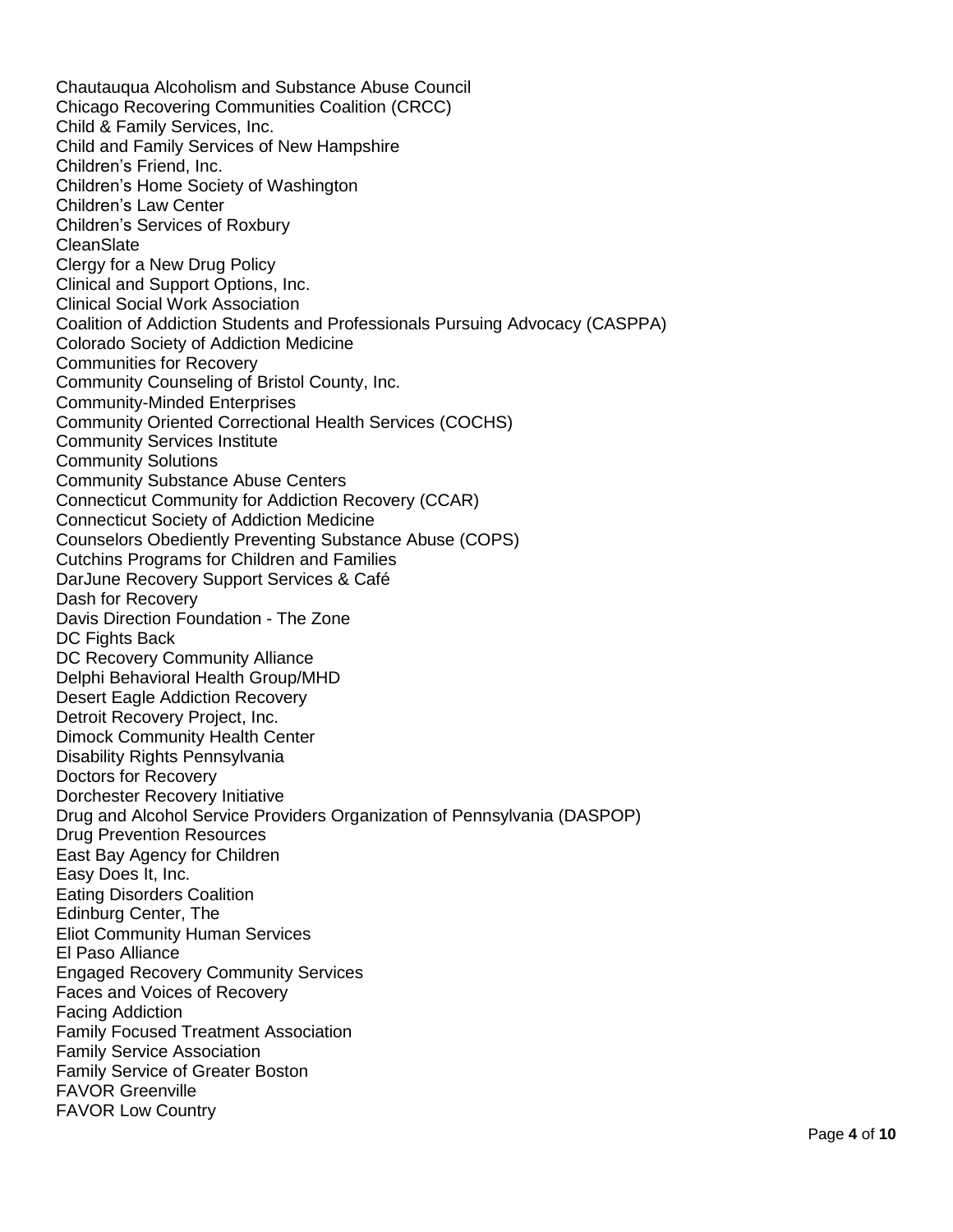FAVOR Mississippi Recovery Advocacy Project FAVOR Pee Dee FAVOR Tri -County FED UP! Coalition Fellowship Foundation Recovery Community Organization Fenway Health FHR Florida Society of Addiction Medicine Floridians for Recovery Foundation for Recovery Friends of Recovery - New York FSA – Family Service Agency Futures of Palm Beach G III Associates GAAMHA Gandara Center Georgia Council on Substance Abuse Georgia Society of Addiction Medicine Gosnold on Cape Cod Granite Pathways Greater Macomb Project Vox Greater Philadelphia Association for Recovery Education Great South Bay Coalition Greater Cincinnati Recovery Resource Collaborative (GCRRC) Griffin Recovery Enterprises Harm Reduction Coalition High Point Treatment Center Hillview Mental Health Center, Inc. Home for Little Wanderers, The HOPE for New Hampshire Recovery Hope House Addiction Services Horizon Health Services IC&RC Illinois Association for Behavioral Health Indiana Society of Addiction Medicine International Nurses Society on Addictions Institute for Health and Recovery Iowa Association of Community Providers Italian Home for Children, Inc. Jackson Area Recovery Community Jewish Family and Children's Services (JF&CS) Joint Coalition on Health Jordan's Hope for Recovery Judge Baker Children's Center Juneau Recovery Community Justice Resource Institute (JRI) Kentucky Society of Addiction Medicine KEY Program, Inc., The Kyes 2 a 2<sup>nd</sup> Chance Lahey Health Behavioral Services Lakeshore Foundation Latah Recovery Center Legal Action Center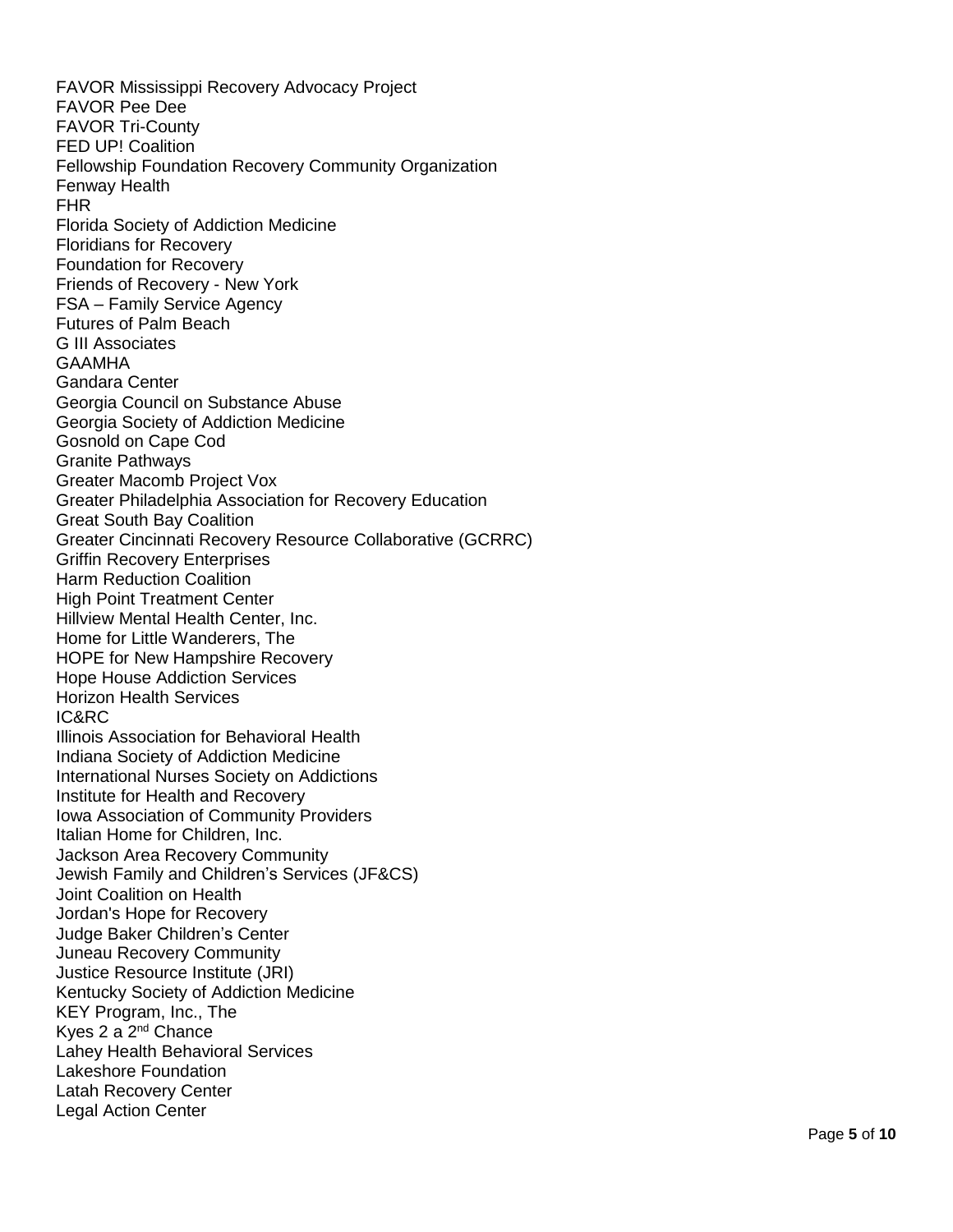Lifehouse Recovery Connection Lifeline Connections Long Island Council on Alcoholism and Drug Dependence, Inc. Long Island Recovery Association (LIRA) Lost Dreams Awaken Center, Inc. Lotus Peer Recovery/SoberKerrville Lowell Community Health Center, Inc. Lowell House, Inc. LUK, Inc. Madison County Council on Alcoholism & Substance Abuse Magnolia Addiction Support Maine Alliance for Addiction Recovery Mariah's Mission Fund of the Mid-Shor Community Foundation Mark Garwood SHARE Foundation Martha's Vineyard Community Services Maryland-DC Society of Addiction Medicine Maryland House Detox Maryland Recovery Organization Connecting Communities (M-ROCC) Massachusetts Organization for Addiction Recovery (MOAR) Massachusetts Society of Addiction Medicine McShin Foundation Mental Health Association Message Carriers of Pennsylvania, Inc. MHA of Greater Lowell Michigan's Children Michigan Recovery Voices Michigan Society of Addiction Medicine Middlesex Human Service Agency, Inc Mid-Michigan Recovery Services, Inc. Mi-HOPE - Michigan Heroin & Opiate Prevention and Education Minnesota Association of Community Mental Health Programs (MACMHP) Minnesota Recovery Connection Minnesota Society of Addiction Medicine Missouri Recovery Network **MOBER** Mountain View Prevention Services, Inc. NAADAC – the Association for Addiction Professionals National Alliance for Medication-Assisted Recovery (NAMA) National Alliance on Mental Illness National Alliance to Advance Adolescent Health National Alliance to End Homelessness National Association for Rural Mental Health National Association of Addiction Treatment Providers National Association of Clinical Nurse Specialists National Association of Pediatric Nurse Practitioners National Association of State Mental Health Program Directors (NASMHPD) National Association for Children's Behavioral Health National Association for Rural Mental Health National Association of Drug Court Professionals National Association of Social Workers (NASW) National Association of County Behavioral Health and Developmental Disability Directors National Council for Behavioral Health National Center on Addiction and Substance Abuse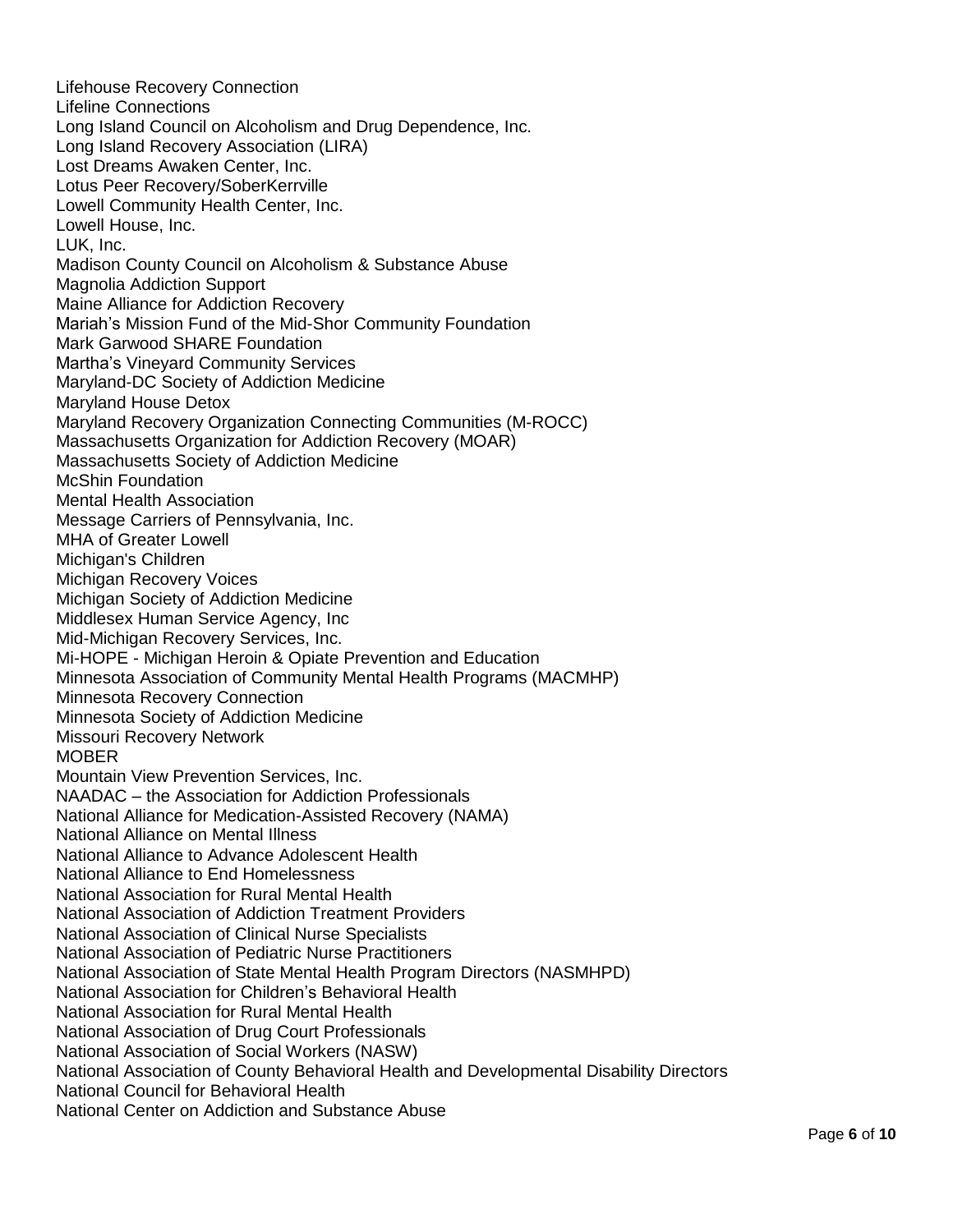National Council on Alcoholism and Drug Dependence National Council on Alcoholism and Drug Dependence of E. San Gabriel & Pomona Valleys National Council on Alcoholism and Drug Dependence--Greater Phoenix National Council on Alcoholism and Drug Dependence – Maryland National Council on Alcoholism and Drug Dependence – San Diego National Council on Alcoholism and Drug Dependence of the San Fernando Valley National Council on Alcoholism and Drug Abuse-St. Louis Area National Disability Rights Network National Federation of Families for Children's Mental Health National Health Care for the Homeless Council National Safety Council Navigate Recovery Gwinnett Nevada Society of Addiction Medicine New Jersey Association of Mental Health and Addiction Agencies, Inc. New Jersey Society of Addiction Medicine New Life Counseling & Wellness Center, Inc. New Mexico Society of Addiction Medicine New York Association of Psychiatric Rehabilitation Services New York Society of Addiction Medicine New York State Council for Behavioral Health NFI Massachusetts, Inc. NMSAS Recovery Center No Health without Mental Health North Charles, Inc. North Cottage Program, Inc. Northeast Center for Youth and Families, The Northern New England Society of Addiction Medicine Northern Ohio Recovery Association (NORA) Northwest Indian Treatment Center North Suffolk Mental Health Association, Inc. Northern Rivers Family Services North Carolina Society of Addiction Medicine (NCSAM) O'Brien House Ohio Society of Addiction Medicine (OHSAM) Oklahoma Citizen Advocates for Recovery & Treatment Association (OCARTA) Old Colony YMCA Open Doorway of Cape Cod Oregon Recovery High School Oregon Society of Addiction Medicine Overcoming Addiction Radio Partnership for Drug-Free Kids Partners in Prevention/National Council on Alcoholism and Drug Dependence of Hudson County, Inc. P.E.E.R Wellness Center, Inc. PEER360 Recovery Alliance Pennsylvania Recovery Organization - Achieving Community Together - (PRO-ACT) Pennsylvania Recovery Organizations Alliance (PRO-A) Pennsylvania Society of Addiction Medicine People Advocating Recovery - PAR Phoenix Houses of New England Phoenix Multisport Boston Pine Street Inn Pivot, Alcohol and Substance Abuse Council of Jefferson County, Inc. PLR Athens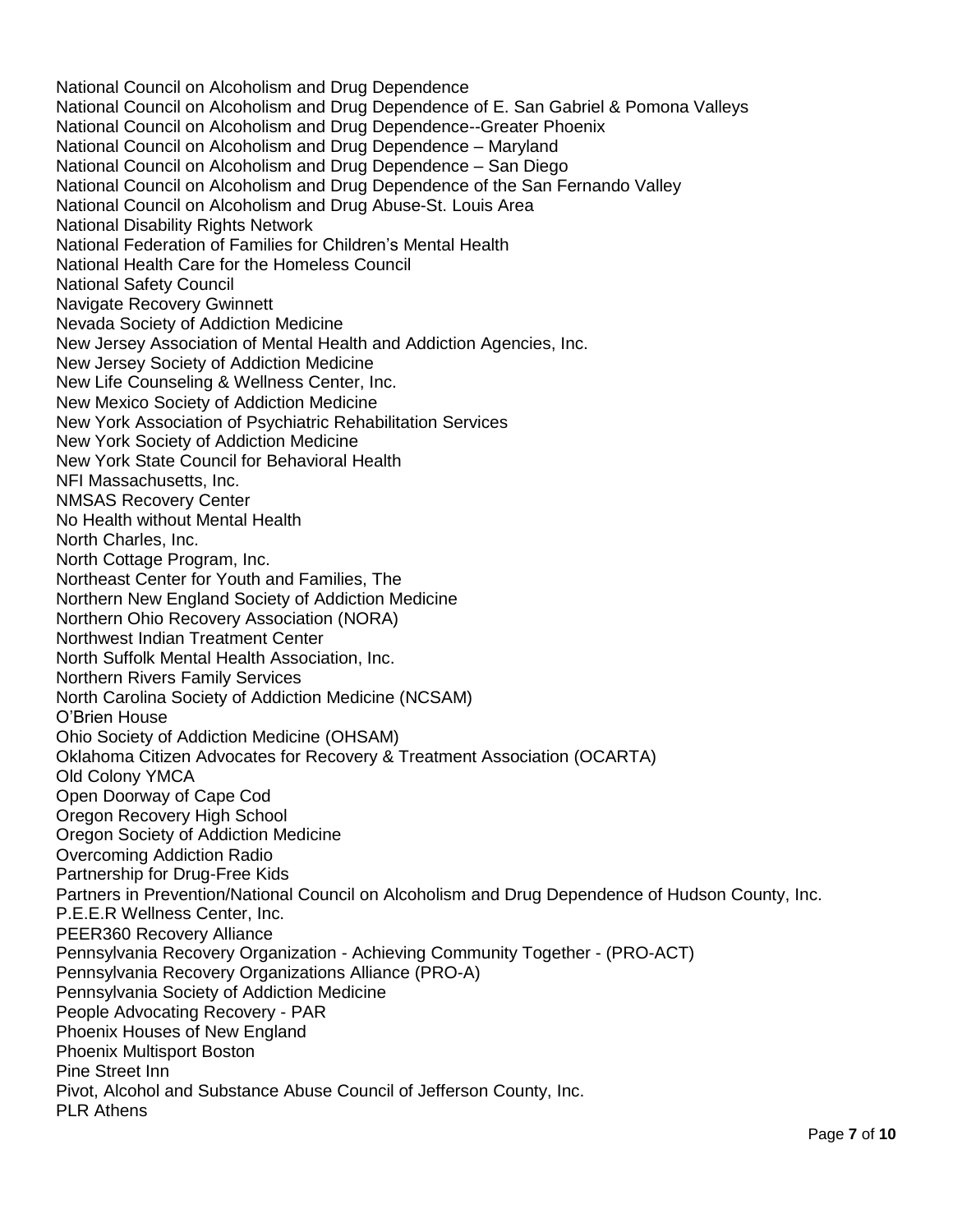Pretrial Justice Institute Prevention Network OCAA Putnam Family & Community Services, Inc. RASE Project REAL - Michigan (Recovery, Education, Advocacy & Leadership) Recover Project/Western MA Training Recovery Allies Of West Michigan RecoveryATX Recovery Café Seattle Recovery Community Foundation of Forsyth Recovery Communities of North Carolina Recovery Community Of Durham Recovery Consultants of Atlanta Recovery Data Solutions Recovery - Friendly Taos County Recovery Idaho, Inc. Recovery is Happening RecoveryNC (Governors Institute on Substance Abuse) Recovery Point at HER Place Recovery Point of Bluefield Recovery Point of Charleston Recovery Point of Huntington Recovery Point of Parkersburg Recovery Point of West Virginia Recover Wyoming reGROUP Rhode Island Communities for Addiction Recovery Efforts (RICAREs) Riverside Community Care Robby's Voice ROCovery Fitness Rockland Council on Alcoholism and Other Drug Dependence, Inc. Sandusky Artisans Recovery Community Center Sandy Hook Promise Serenity Sistas **ServiceNet** SMART Recovery Solano Recovery Project Solutions Recovery, Inc. Sonoran Prevention Works South Arkansas Regional Health Center, Inc Sound Community Services, Inc. South Middlesex Opportunity Council, Inc. (SMOC) South Bay Community Services South Carolina Society of Addiction Medicine South Central Human Relations Center South End Community Health Center South Shore Mental Health Spectrum Health Systems, Inc. SpiritWorks Foundation Springfield Recovery Community Center Springs Recovery Connection **SSTAR** STEP Industries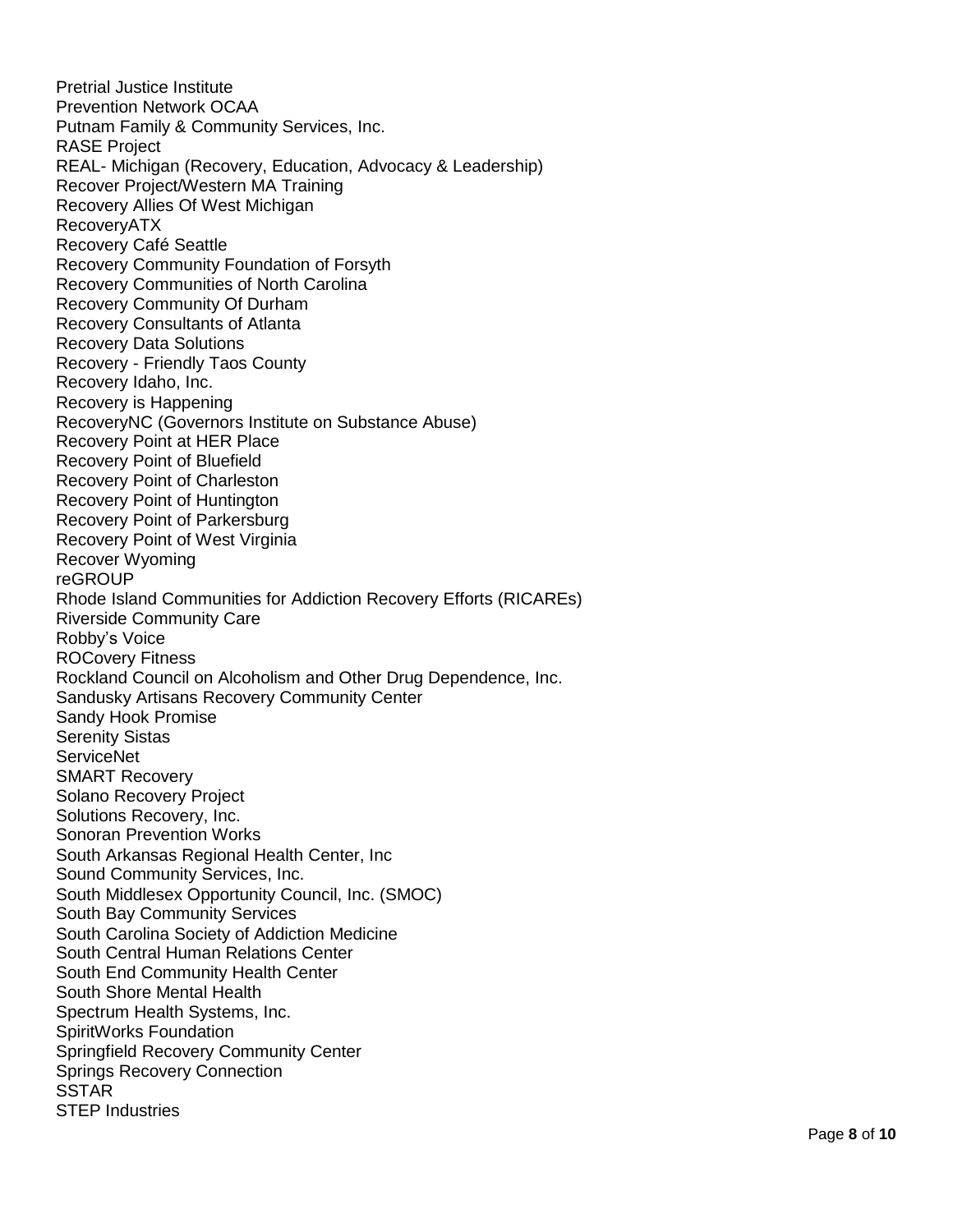Steppingstone, Incorporated Student Assistance Services Corp Substance Use and Mental Health Leadership Council of Rhode Island Technical Assistance Collaborative, Inc. Tennessee Society of Addiction Medicine Texas Society of Addiction Medicine The Addict's Parents United (TAP United) The Alliance The Bridge Foundation The Bridge Way School The Campaign for Trauma -Informed Policy and Practice The Chris Atwood Foundation The Council on Alcohol and Drug Abuse The Council on Alcohol & Drug Abuse for Greater New Orleans The DOOR - DeKalb Open Opportunity for Recovery The Global Alliance for Behavioral Health and Social Justice The Kennedy Forum The Ohana Center The Recovery Channel The Rest of Your Life The Trevor Project The Village Family Services The Village Project, Inc. Tia Hart Recovery Community Program T.O.R.C.H Inc. Toward Independent Living and Learning, TILL, Inc. Treatment Communities of America Trilogy Recovery Community Two Guys and a Girl UMass Memorial Community Healthlink, Inc. United Methodist Church - General Board of Church and Society Utah Support Advocates for Recovery Awareness (USARA) Veterans Inc. Vermont Council of Developmental and Mental Health Services Vermont Recovery Network Victory Programs, Inc. Vinfen Virginia Association of Recovery Residences Voice for Adoption Voices of Hope for Cecil County Voices of Recovery San Mateo County Volunteers of America of Massachusetts, Inc. WAI -IAM, Inc. and RISE Recovery Community Walker, Inc. Washtenaw Recovery Advocacy Project (WRAP) Washington Federation of State Employees Washington Recovery Alliance Washington Society of Addiction Medicine Watershed Treatment Programs Wayside Youth & Family Support Network **WEConnect** Wellspring Recovery Services West Virginia Society of Addiction Medicine